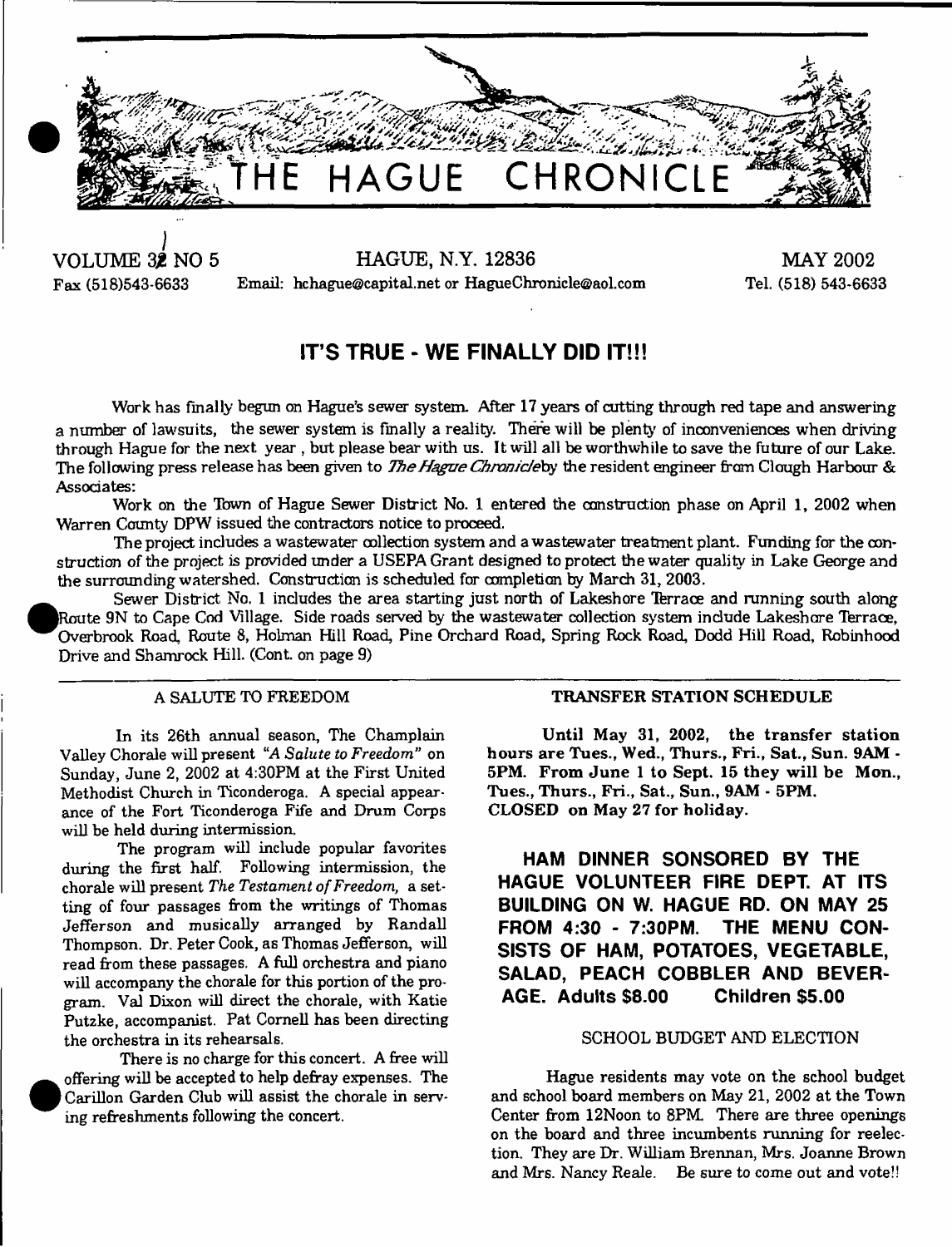### PUTNAM PRESBYTERIAN HOSTS DINNER

A complete home-cooked turkey dinner will be served on Saturday, June 1 at three sittings: 4:30, 5:30 and 6:30PM at the Putnam Presbyterian Church on Lower Road in Putnam Station. "Take-outs" will be available from 4:30-5:00 PM.

This annual event has had tremendous success, providing funds for the Deacons' fund for special projects, including summer camperships. includes turkey, stuffing, gravy, mashed potatoes, peas, carrots, rolls, cole slaw, celery, cranberry jelly, homemade pies and coffee and tea. All this for a a neat price of \$8.00 for adults and \$5.00 for children under 10.

For reservations, please call Sharon Burnett at 547-8498 or Louise Davidson at 499-2428.

#### LAKE GEORGE PARK COMMISSION

Bruce E. Young, resident of Huletts Landing, NY and a Park Commission member since 1996, was elected to the position of Chair at the Commission's regular monthly meeting on April 30, 2002. Also elected were H. Gordon Burleigh, Vice-Chair and Maggie Stewart, Secretary/Treasurer.

The Lake George Park Commission is a New York State environmental, planning and public safety agency devoted to the preservation of Lake George and the safety of its users. Commission programs include a seasonal Marine Patrol, milfoil management, stormwater regulations for development, permit requirements for docks, wharfs, moorings and marinas, and special water-based regulations. Special programs include Zebra Mussel Prevention Program, completion of a new Lake Nutrient Budget Study and proposal for a Sonar Demonstration Project.

The LGPC consists of nine citizen members and the Environmental Conservation Commisioner, ex-officio. The citizen members are appointed by the Governor, by and with the advice and consent of the Senate. Two members must reside in Essex County, two in Warren and two in Washington Counties. The remaining three must be members of a civic, protective or service organization within the Lake George Park. The Commission members serve without compensation.

#### HAGUE HISTORICAL SOCIETY

President Gerald Crammond and Secretary Ethel Andrus attended the meeting of W arren County Historians at the town hall in Bolton. Representatives from all the Warren County town historians were present and all came equipped with pictures and artifacts that were important to their towns' historical records. President Crammond chose Graphite as Hague's theme and had two bulletin boards displaying some of our best photos of Graphite when it was a flourishing mining town.

We will host the event in 2003, and while there are no definite plans, we will probably have the business meeting at our communty center, a quick look-in at our museum, lunch at Silver Bay Assoc., a tour of these grounds at SBA, and a side trip to Sabbath Day Point, where so many colonial troops rested on their trips north to fight in the Colonial wars. Ideas and assistance are solicited for this occasion.

Six folks formed the working crew who raked and sawed their way through the Hague Heritage Cemetery on'May 4. The winds of late winter had done their usual damage to trees, and Jerry's chain saw was a necessity. The Society has taken a great deal of interest in this cemetery since 1960, and although there was a lack of interest for a long period of time, the Society has once again assumed some responsibility for cleaning it up. We thank those who contributed their slave labor for this clean-up. The Hague Historical Society was responsible for the split rail fence that surrounds the cemetery, raising the money for it by having a bake sale, writing a book (which was paid for by advertising material solicited by society members) and the book sold on a door-todoor basis by the more enthusiastic members of the society.

We thank those folks who turned out and helped that lovely day. Your hard work and interest, are greatly appreciated. . ewa

### HAGUE SENIOR CITIZENS CLUB

The Hague Senior Citizens Club will hold its regular monthly meeting at the Community Center on Tuesday, May 28 at 1:30PM. Ideas for trips will be appreciated. Come equipped with your ideas. . ewa

### HAGUE HISTORICAL MUSEUM

At present, the museum is open on Fridays and Saturdays from 12 noon until 4PM. Some rearranging has been done, and files have been moved from the museum room to the historian's office which should allow more exhibit space. One of the historian's duties is to provide information to folks who are trying to trace family information. We will be very grateful to anyone wishing to tell us all about their ancestors and how they happened to come to this area. For instance, my father, Capt. W alter G. W atts, a rover until he landed in Hague, came seeking health; my mother's family could trace its migration from MA to the northwest, leaving Shattucks in CT and VT as they travelled northwest. Of course, graphite mines drew many people to the area, when the mines closed in 1921, many chose to remain. Many of us have family stories that have been handed down; won't you share them with us? . . ewa 5/02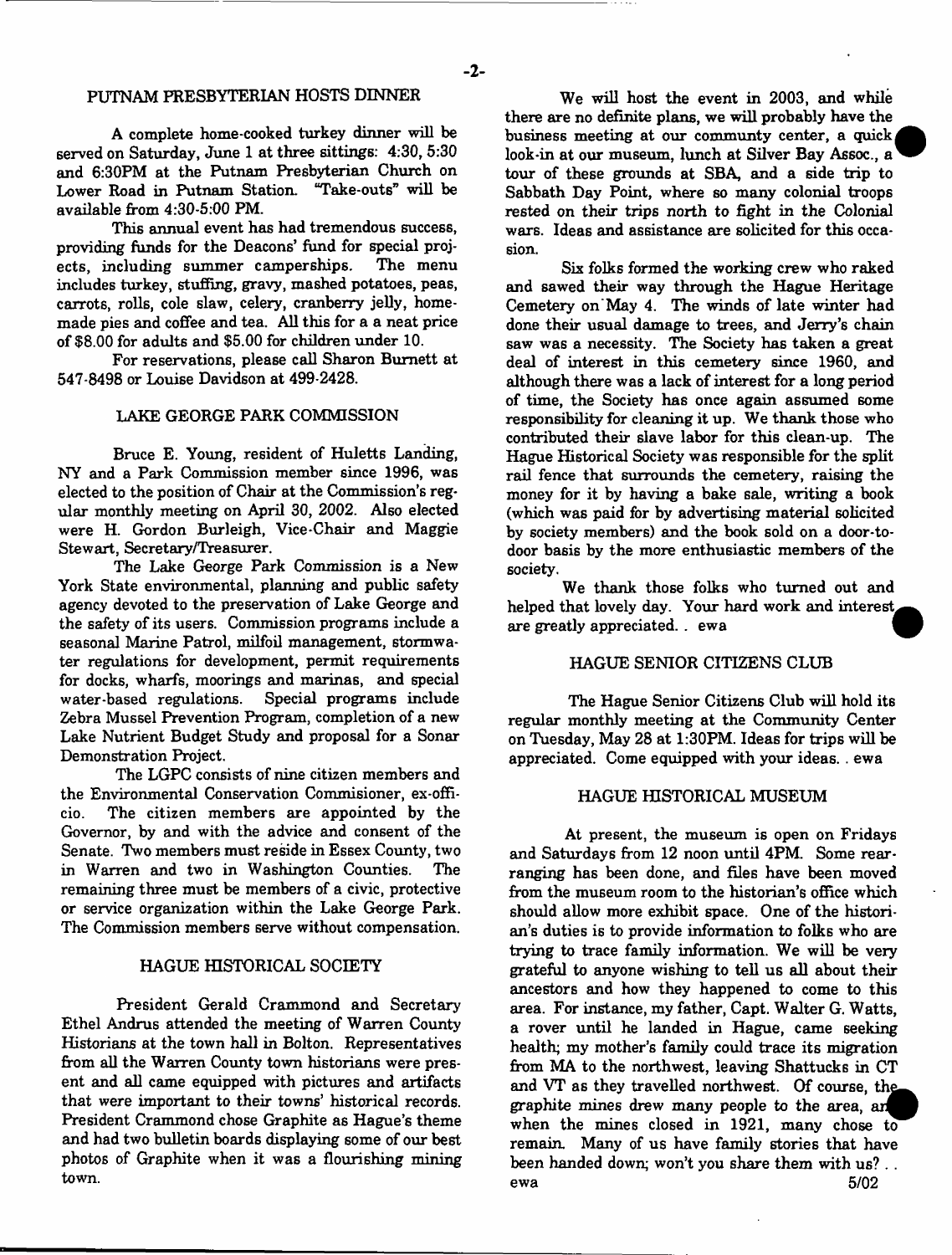# ZONING BOARD OF APPEALS - 4/25/02

Present were ZBA members Cris Ginn, Charlie Chase, Bruce Clark, Tina King and Nelson Waters. Absent were Robert Goetsch, Chair, Mary Lou Doulin and Paul Barone, Zoning Administrator.

A public hearing was held at 7PM concerning the variance application for a subdivision by Brad Whisher, at Indian Kettles. Mr. Whisher would like to restore the original Indian Kettles subdivision configuration allowing separate ownership of commercial and residential lots by subdividing a 1.17 acre lot into two lots of .167 acres and 1.003 acres. The larger commercial lot will conform to the minimum lot dimensional requirements but not area. The smaller, residential lot will not meet minimal dimensional or area requirements IAW Hague Zoning Ordinance Section 160-23.

Four letters opposing this subdivision were read into the record. The opposing parties were: The LGA, Glenn Huestis, Ruth Huestis, Peter Tacy. Mr. Tacy was present at the hearing. Attorney John Silvestri spoke on behalf of Mr. Whisher.

• The regular meeting was convened. (A) A preliminary variance was requested by Mr. DePaula, Kettles Subdivision, Land Use TRI, APA Moderate Intensity. Mr. DePaula would like to construct a 24' x 24' deck on a large rock lakeside to provide a flat space for his family to sit and enjoy the lake. The setback from the lake would be zero and therefore needs relief from section 160-50B(b) The application was accepted as complete on the condition that additional information concerning side yard setbacks and the layout of neighboring lots be submitted to the ZBA before the next meeting, in order to go ahead and schedule a public hearing.

**•**

(B) Final variance for Whisher at Indian Kettles (See above) Warren County had no objection since there is no county impact. The Hague Planning Board recommends approval. Bruce Clark moved to grant the variance with additional restrictions to become conditions of the deed: a. No additional subdivisions of either lot (reflected in the deed), b. Documented proof (valid NYS permit) that the septic system is adequate for both the commercial business and residential lot. c) That any building expansion of the residential lot will not violate front, rear, or side-yard setbacks.

Motion was carried 4:1. Yes, Bruce Clark, Cris Ginn, Nelson Waters, Charlie Chase. No, Tina King.

In regard to appointing alternate members to the Zoning and Planning Boards, Art Steitz, Councilman, said that it is illegal for the board(s) to have alternate members.. djh

### 9 PLANNING BOARD - 5/2/02

Present were Planning Board members Dave Swanson, chair, Nancy Harrigan, John Brown, Dick Gladu, Ralph Denno and Peter Foster. Absent was Chuck Fillare.

Disbrow: Discussion was continued on the Disbrow project to construct a building and parking lot on their property on Split Rock Road for a music museum. Objections from neighbors were considered. The Board rejected the proposal 6-0. It was noted that Mr. Disbrow could submit another proposal which would include plans for Split Rock; would size down both the building and parking lot and would consider different placement of the building.

Whisher. Mr. Whisher's request for a subdivision has been recommended to the Zoning Board. Additional requests for this property would need another application with public hearing and site review.

Meehan: Ms. Meehan would like to subdivide a 26.21 acre lot into two lots of 23.17 acres and 3.04 acres; The Planning Board will conduct a site review and a Public Hearing is set for June 6th.

Snvder: Mr. Snyder would like to subdivide a 16.59 acre lot into two lots of 12.89 acres and 3.7 acres. This request will be added to the Public Hearing on June 6. DePaula: Mr. DePaula, Indian Kettles area, would like to put a 24 ft  $x$  24 ft deck on the lake over a very narrow ledge. The Board will conduct a site review.

The Planning Board has received a copy of a petition which was submitted to Town Board. A motion was made, and carried 6-0, to table discussion until the Town Board takes action. . js

### TOWN BOARD MEETING - 5/14/02

The Hague Town Board held its regular monthly meeting with Councilman Megow absent.

A public hearing was opened for information on the proposed purchase for  $$175,000$  of a Navistar 4400 series KME Rescue vehicle by the Hague Volunteer Fire Dept. An older truck is being replaced by this new, multi-use truck with extrication tools, Diesel, automatic airbrakes, 2 1/2 tons. Since the Fire Dept, already has a mortgage on its building, in order to qualify for a low interest loan, the town must pass a resolution stating that there is no objection to the Fire Dept, purchase and financing. The hearing was closed and an appropriate resolution was passed later in the regular meeting.

At the beginning of the regular meeting a moment of silence was held for: Byron Brown, Jack Bolton, and William Winslow.

Several residents of New Hague Road spoke about the petition they had presented last month to the Town Board, concerning the Scott and Alice Patchett property on New Hague Rd. Zoning Administrator Paul Barone provided the Board with documentation and a paragraph by paragraph response to the petition. Councilman Hourigan stated that by law the petition must now go to the Zoning Board of Appeals.

Cont. on page 4 - Board 5/02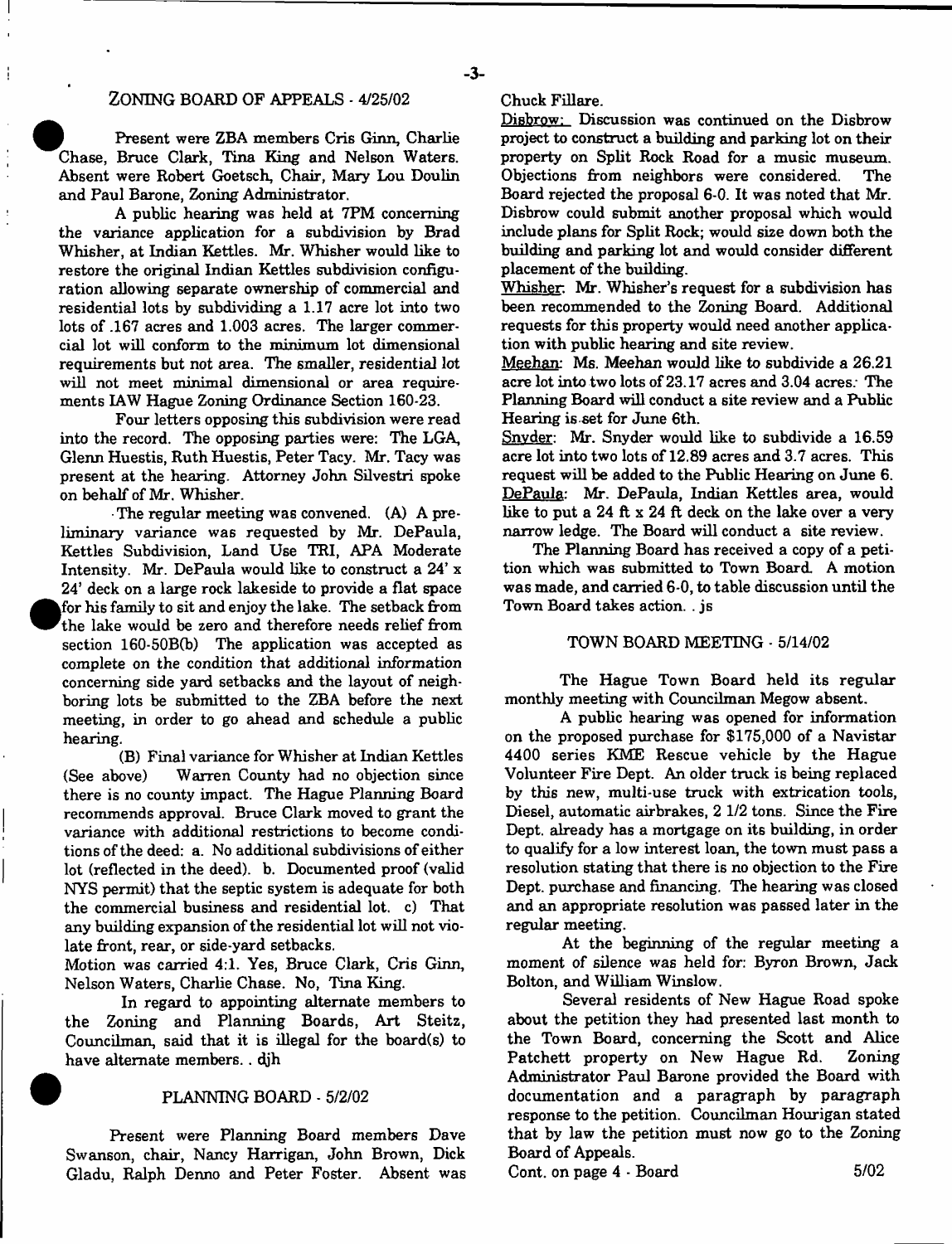# Board - cont. from page 3

The Board members then gave their committee reports:

Assessor/Justice - Grievance Day will be held on May 28th. Taxpayers should see the assessor, David Martucci prior to that time.

Town Park/Beautification - The boat slip dredging is complete. The town has put a liquid on the grass at the town park to discourage the geese. It worked but now with the rain, the geese are back so it will be reapplied. Ralph Denno mentioned that for ducks and geese on docks you can put up string no higher than 8 inches and wrap it around several times and they won't go over it. Also a reminder was given - DON'T FEED THE DUCKS AND GEESE!!

Councilman Meola suggested sending out requests for proposals by area electricians to complete the wiring necessary in the Community Center parking lot and at the Town Park.

Councilmen Meola and Steitz will come up with a schedule for the open times for the bathrooms at the Town Park and present it to the Board. There is a 2 hour limit on parking of boats at the Town Launch. Violations can be noted to the Town Board for attention.

Supervisor Belden will appoint a committee to review the proposals for Streetscape Enhancement.

Youth - The summer program is all set and ready to go - according to weather - if enough interest is shown by the June 21st deadline for registrations. Call the Community Center for further information.

Buildings and Grounds - The county will repave the Community Center parking lot with materials paid for by the town.

Museum and Historian - Ethel Andrus and Jerry Crammond have done a lot of work setting up the museum with more visible displays. All are encouraged to visit and enjoy the results of their efforts. The museum is open on Fridays and Saturdays from 12Noon - 4PM.

Transfer Station - There has been overwhelming interest in the Town Clean Up Day. Councilman Hourigan suggested that perhaps a system could be set up where residents could have a one-time-per-year voucher to take these items to the Transfer Station which would spread out the use.

In other business the Board:

• approved \$300 to co-sponsor a fireworks display on July 4th with the Hague Chamber of Commerce.

• voted unanimously to support the nomination of Sheri DeLarm Ginn as a member of the Lake George Park Commission (LGPC)

• approved (3-1) (Councilman Meola voting nay) a resolution for a public hearing on June 11, 2002 at 6:15PM in the Community Center on a proposal to increase the term of office of the Highway Superintendent form two years to four years.

• approved a resolution (4-0) for a public hearing on June 11, 2002 at 6:15PM in the Community Center on a

proposal to increase the term of office of the Town Clerk from two years to four years.

authorized the Town Clerk to name Mary Jo Keeler and Ruth Barone as Deputy Town Clerks for the year 2002**.**

• authorized the supervisor, in special situations, to approve employee attendance at seminars or conferences which may occur in between board meetings.

• accepted Webb bid for \$4390 for boiler.<br>• agreed to request again bids for the top.

agreed to request again bids for the town truck to be due on June 7th at noon.<br>• approved the followin

• approved the following 2002 summer appointments: Park Attendants - Marty Brown, Don Best, Dick Parkis, Lewis Simmons and Gerry Boyd, alternate; Lifeguards Joee Plass, Peter Mack and Kaitlin Pote, alternate; Visitor Center - Joan Steitz and Shirley Vickerson

In other business it was agreed that Art Steitz will contact David Darrin, Chair of the Comprehensive Plan Committee to find out when the final draft will be submitted to the Town Board. . js

# ROTARY CLUB OF NORTHERN LAKE GEORGE

The following are the winners for the 20 week club for the past five weeks: John Barber, Renee Hamel, Alan and Joann Geisel, Abina Glennon, Todd Mitchell. The final winners will be published in June. The \$3,790 raised through the  $20$  week club was presented to the T Little League for its lighting fund.

June 5th through the 8th, the Rotary Club will again be sponsoring a canteen in conjunction with the Americade. Coffee, tea and soft drinks, as well as homemade chili and hot dogs with special Adirondack sauce, will be on the menu. The Rotary Club invites not only cyclists, but our residents also, to stop by for lunch or snack during this time. Help make the Americade participants feel welcome in Hague and help the Rotarians to raise money for their many projects.

# MOSES-LUDINGTON HOSPITAL MEETS NEEDS OF **COMMUNITY**

MLH was established in 1908 and remains the only hospital providing healthcare in Southern Essex County. Like many other rural providers, MLH has faced a shrinking demand for traditional hospital services, insufficient funding revenues and the challenge of providing services in a highly competitive market. Consequently MLH has redefined its mission.

Ambulatory surgery offered at MLH includes hernia repair, tubal ligation, D & C, insertion of ear tubes, breast biopsy, carpal tunnel, and the list goes on There are many outpatient clinics with doctors coming on a routine basis from Burlington and Glens Falls. Community services, diagnostic services and wellness programs are all offered at MLH. For info, call (518) 585-2831. 5/02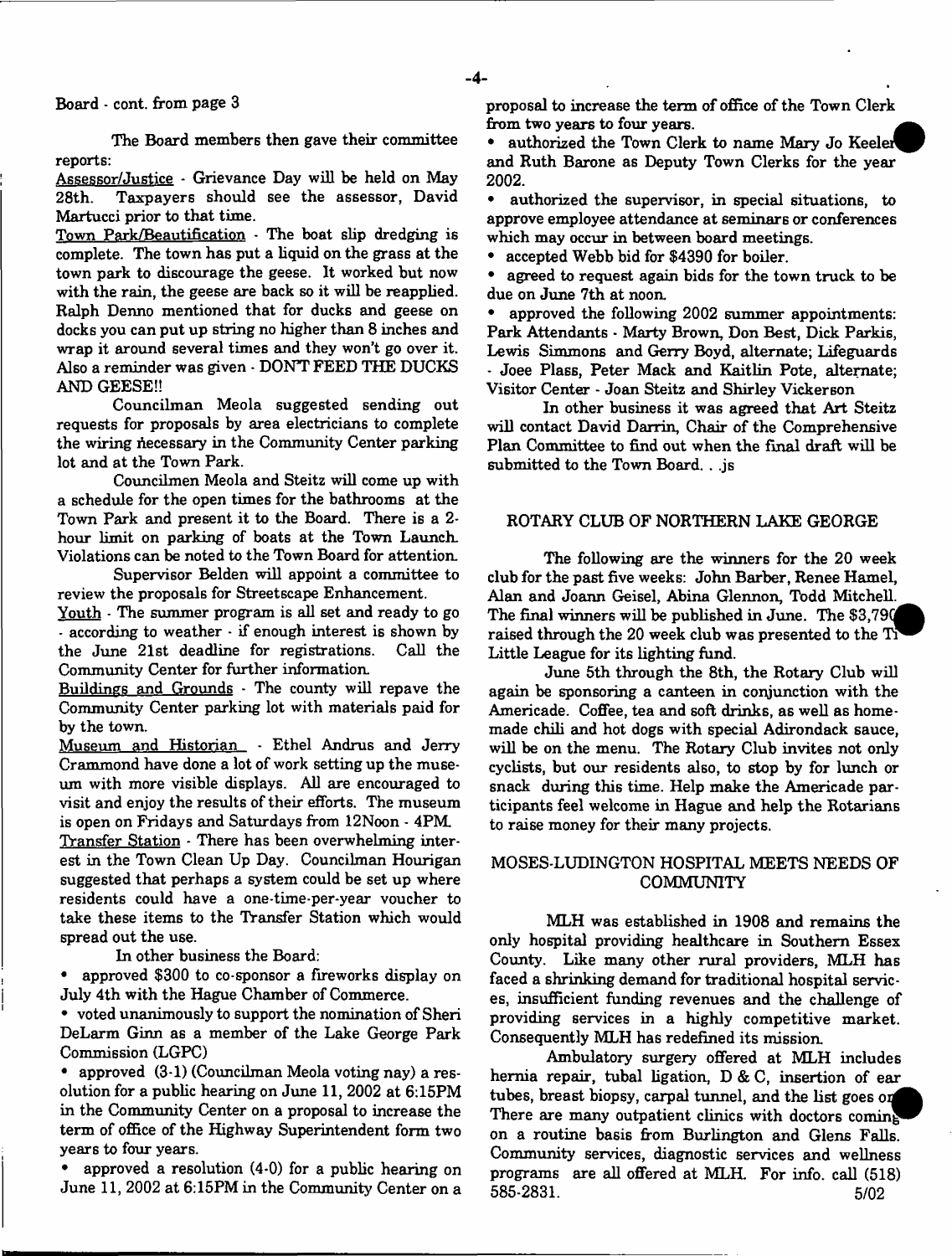## NATURE NEWS by Laura Meade

- **5**-

The April 2002 issue of "The Conservationist" has everything you ever wanted to know about toads and frogs but were afraid to ask. Since they are very similar in appearance, it's a trick to tell the difference. Besides that, the color and size and patterns of each are highly variable, one also must consider the life styles, such as whether or not it is a tadpole, a pollywog or a more mature frog or toad in the third or adult stage. That transformation occurs sometimes just as it evolves from an aquatic, tailed, gill-breathing herbivore to being an air-breathing tailless, four-legged carnivore. Besides that, many features of frogs and toads as adult look very similar.

Trained scientists have carefully recorded the whereabouts of eleven species of frogs and three species of toads. They colored blocks on a New York State map oaf the exact location of sightings, with blue ink, after careful monitoring. This must have taken a long time, as these creatures are not easily seen. In our Adirondack habitats there are nine frogs (including the Spring Peeper) and three species of toads.

This data is based on New York Amphibian and Reptile data, a project funded by Return a Gift to Wildlife, of the U.S. Fish and Wildlife and the New York Diversity Research Institute.

Besides differences in species, many frogs have unique male and female colorations. Some are more frequently heard than seen (such as the Gray Tree Frog) or the high pitched chorus of Spring Peepers. Some frogs may be only 1 - 1 1/2". long while others average 2-3".

Only one toad, the American Toad, is common in the Adirondacks. It can be identified by its spotted belly and one to two warts on its back. It prefers a variety of habitat from forests to lawns. Its ink black tadpoles often swim in schools of shallow waters of ponds, ditches, lakes and marshes and meadows. The adults average 3-4 inches long.

Using unique mating calls is one way to search for toads and frogs. These creatures are among the most reclusive species of wildlife in our area.

# SPRING IS TRYING TO SPRING (Not too successfully!)

Just checked on our town's hanging baskets at the nursery and they are coming along nicely. The Hague Enhancement Committee hopes to have them hung by Memorial Day Weekend.

Our Clifton West Memorial Garden has been started. Master Gardener, John Brown, has been digging away near the flagpole at the Community Center. He has run into so many rocks he claims there must have been a prison there! We just have to wait until it warms up a little before the garden is planted. It is not too late to send your monetary contribution to this garden, which is a memorial to our long-time historian, Clifton West, who died last year. Make checks payable to The Hague Enhancement Committee, c/o<br>Community Center, Hague, NY 12836. It will be a Community Center, Hague, NY 12836. grand enhancement to our Community Center.

It has been suggested that we ask our citizens to contribute plants (perennials) to this garden. The following is a list of the ones we would like to use and if you are planning to separate some of these plants in your garden, would you like to share them with the whole community?

Veronica, salvia, Alaskan daisy (sometimes mistaken for Shastas), heliopsis, blue indigo, Stella Dora lilies, hosta, coral bells, blazing star, phlox, Russian sage, coriopsis, sedum, sundrops, lamb's ear, lupine, lady's mantle, black-eyed susan, day lilies.

If you have any other suggestions, we are receptive. The more perennials we can get from our residents, the less money we have to spend on buying them! Please contact John Brown, 543-6298, after May 20 if you can share any plants from your garden.

### WEATHER NOTES by Mary Lou Doulin

It has been a cool to cold, wet spring. We have received more needed rain which has certainly helped the water table, lawns and vegetation. The Hague Brook water level which had been quite low for months was elevated about a foot. At times the sound of the flow of water was a wild rushing roar.

This year was the first year that the smelt did not return up the brook. Usually one can tell the smelt are running by the parade of sea gulls on the walls. This year there were none. The only thing I did spot were were a few would be poachers, but their catch had to be miniscule.

The flowering shrubs have been packed with gorgeous blooms. Tulips have lingered and the forsythia was never more beautiful.

Sewer construction has begun and the property edges are being tom up for the lines. Along with the noise of the heavy equipment, the resulting dirt on the sidewalks, roads and air has transformed this normally picturesque and placid community to a more tumultuous setting.

\*\*+\*\* ■)< \*\*\*\*\* \* \* \* \*+\*\* \*\*\*\*+

LGA 117TH ANNUAL MEETING SATURDAY, JUNE 15, 2002 LAKE GEORGE CLUB REGISTRATION 8:30AM, MEETING 9-ll:30AM BUFFET LUNCH 11:30AM - \$15.00 Phone 668-3558 Lake George Association, Inc. PO Box 408 Lake George, NY 12845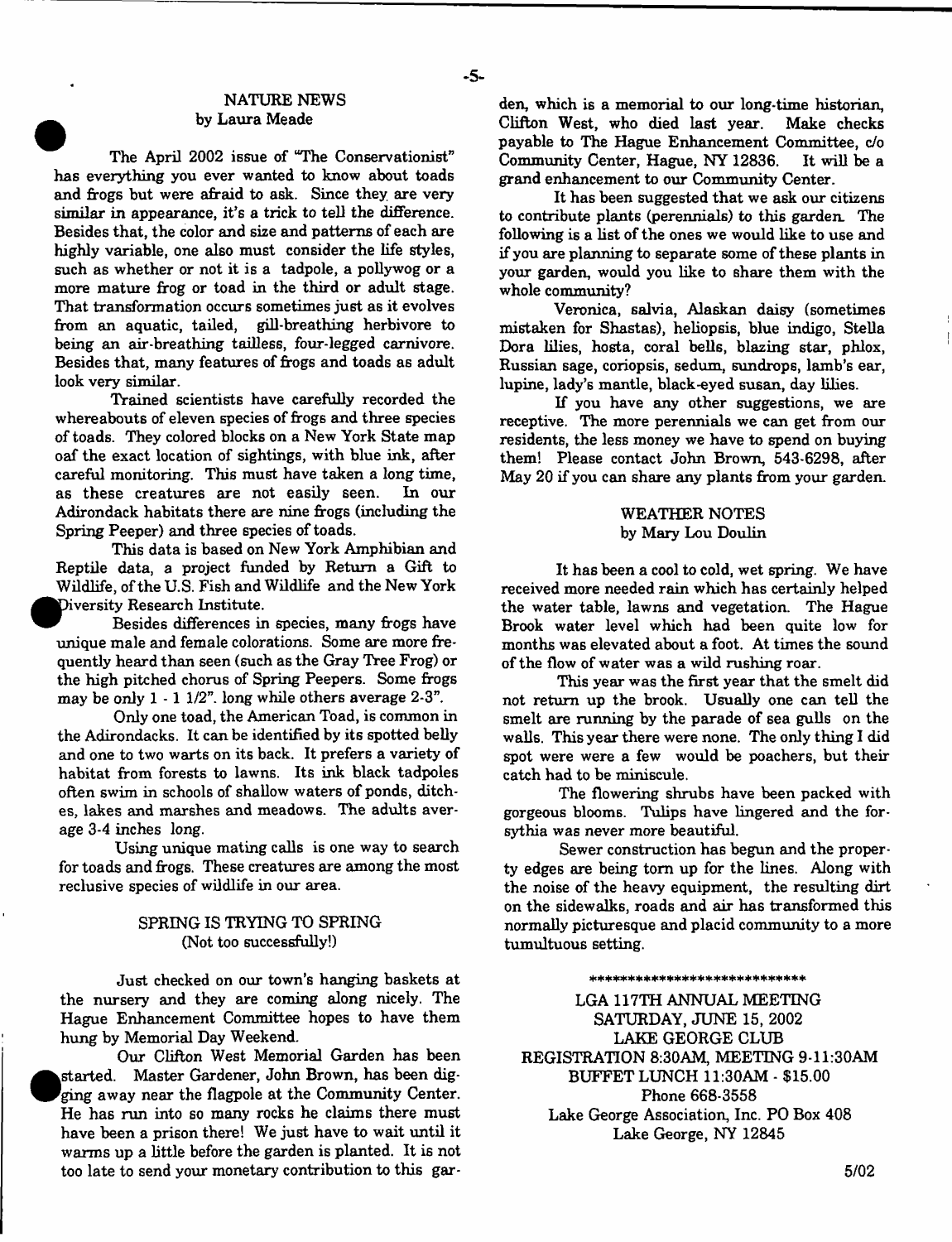### JUNE EVENTS AT FORT TICONDEROGA

On June 15, 2002 The King's Garden at Fort Ticonderoga, the 18th century Garrison Garden and the Native American Garden open for the season daily 10AM - 4PM Admission is included with regular Fort Ticonderoga admission. A self-guided tour map is provided.

On June 15, Flag Day will be observed at the fort. Members of the BPO Elks Lodge #1494 join the Fort's Fife & Drum Corps and The Champlain Valley Chorale at 11AM. The event is free to those arriving between 10:30 and 11:00 AM

Grand encampment of the French and Indian War, 9AM - 5PM on June 29-30.

Fort Ticonderoga is a 2,000 acre private, educational not-for-profit historic site in New York and Vermont preserved and managed by the Fort Ticonderoga Association. The Fort is open daily from May 10 - Oct. 20, 2002. Hours are 9AM-5PM. Admission is free for children under 7. Friends of Fort Ticonderoga and residents of Ticonderoga, Putnam, Hague, Silver Bay, Crown Point, NY and Orwell and Shoreham, VT receive free admission. For information call 518-585-2821 or visit [www.fort-ticonderoga.org](http://www.fort-ticonderoga.org)

### PET NEWS by Cathy Moore

Spring is here! Unfortunately the warm weather brings births of many kittens and puppies. Not every one will find a good home. Do you know anyone who has a cat that needs to be spayed or neutered? We can help! For the low cost of \$30.00 you can get this done. Please call us and don't hesitate. We are here to help. Let's all work together and stop pet overpopulation!

We've been finding homes for numerous animals. Can you open your heart and home to a homeless pet? We encourage older pets for families or individuals who don't have time to train a younger dog or cat. Older pets need love too! Following are some of the pets who need good homes:

Nala - Rottweiler/Lab mix, 8 yr. spayed female, real sweet, loves hiking, long walks and kids.

Puppy - Lab/Collie mix, 9 yr. spayed female, real gentle and sweet, housebroken, loves kids and car rides.

Chopper - Shepherd mix, 6 yr. neutered male, very sweet, laid back, housebroken. Loves kids.

Emily - Shorthair tiger/white cat, 7 yrs, spayed, loves to cuddle and be a lap cat.

Ladv - Gorgeous 6 yr. spayed Maine Coon mix, black/white, needs special food in her diet.

We are currently in need of small cat carriers and blankets for animals. If you have one of these items and you would like to donate it to a good cause, please call us at  $585-7271$ . If you know of a cat that needs to be spayed or neutered, or someone wanting to adopt a pet, please call.

### HAGUE CARTOON MUSEUM OPENS



May 25, the fifth season of the Hague Cartoon Museum opens to the public.

Expanded hours and expanded features for this summer are announced by Director Stan Burdick.

Among the new programs available are Saturday theme days each week, involving displays and live presentations by cartoonists, artists and historians. Expanded times are now 2PM until 5PM each Friday, Saturday and Sunday. Other days are available by appointment for groups.

These days will include: Animation Art, Fantasy Art, Editorial Art, Illusionary Art, Old Time Comics, Comic Heroes, Area Amateur Exhibit, Nast Day, Gibson Day, Schulz Day, Daumier Day, and Free Day with prizes. Two of the dozen or more presenters will be Jim Bond of Ticonderoga and Sid ("Richie Rich") Couchey of Essex, NY.

Burdick also pointed out that in addition to the 700 original pieces now displayed, dozens more cartoons have been added, and more interactive games and displays for youth and adults are on hand.

Further information is available by calling 518-543-8824 or the Hague Chamber of Commerce (sponsors) at 518-543-6353.

### SWIMMER'S ITCH

People who swim in lakes sometimes develop swimmer's itch, a skin rash caused by a parasite in the water. This itchy rash can last several days, but does not usually require medical treatment.

Swimmer's itch (also known as duck itch) occurs after a parasite of warm-blooded aquatic animals penetrates the skin of a human. The parasite dies immediately, but people who are allergic to it can develop a rash at the point where the parasite entered the skin. Swimmer's itch does not spread from one person to another.

The first sign of swimmer's itch appears shortly after leaving the water. The swimmer may notice a tingling sensation as the water evaporates and the parasite penetrates the skin. Often there will be a raised, reddened bump at the site of entry. Itching and skin tenderness commonly occur within one or two hours of exposure, subside for 10 to 15 hours, and then become extremely intense. This itching stage usually goes away in about a week. The rash most often occurs on the lower legs, but can also develop on the abdomen and arms.

The most important precaution you can take against swimmer's itch is to towel off thoroughly immed ately after leaving the water. Watch that children do not allow lake water to dry on their skin after swimming or wading. Be especially careful during late spring and early summer, when the water temperature is right for cercariae to be present. 5/02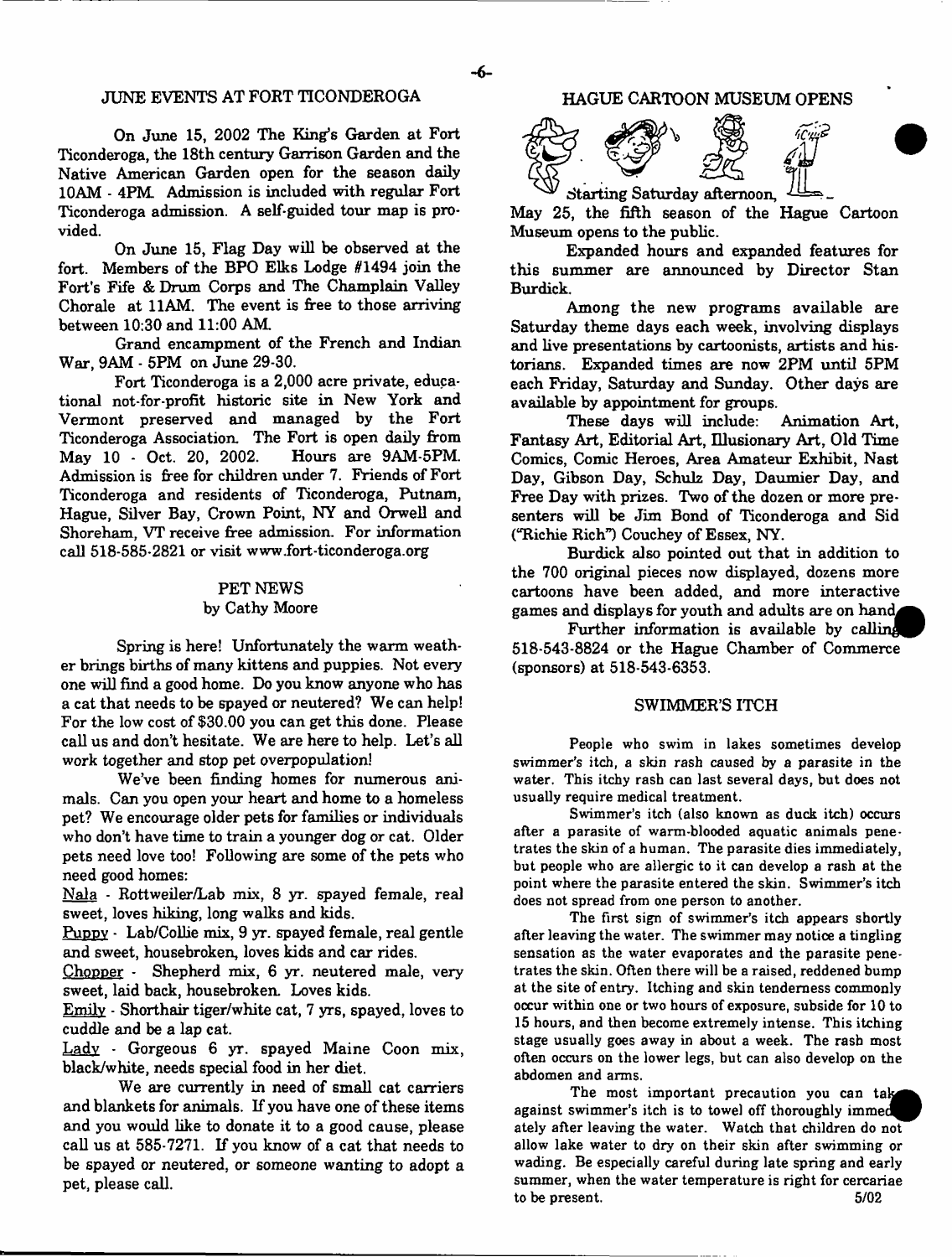#### SOUNDINGS

BORN: A daughter, Elisabeth Anne, to Dr. Peter and Laura Igoe of Lockport, NY and summer residents of Friends Point. She is the first granddaughter of Frank and Bunny Igoe of Medina NY and Friends Point.

DEED: Jack Bolton, 81, Overbrook Road, Hague, on April 18, 2002 at Moses-Ludington Nursing Home in Ticonderoga. Survivors include his wife of 60 years, Doris; one son, Donald, of Hadley; one daughter, Donna J. Aloi of Peru, four grandchildren and two great grandchildren.

DIED: William V. Winslow, Jr., 84, Sykesville, MD and Silver Bay, NY on May 2, 2002 in Sykesville. He is survived by his wife of 61 years, Charlotte (Knapp) and three daughters, Emily Goddard, Queensbury, Patricia Funderburk, Lutherville, MD and Elizabeth Kiker, Andover, MA; nine grandchildren and 15 great grandchildren.

### WILDERNESS MEDICINE TRAINING PROGRAM

Chingachgook YMCA Outdoor Center is sponsoring a 32-hour, and a 16-hour, hands-on Wilderness Medicine program at their site on Lake George. Advanced Wilderness First Aid runs from June 15th to |18th. The shorter Wilderness First Aid is offered on the 15th and 16th. Each is an intensive backcountry medical training course designed to show students how to deal with medical emergencies when they are miles from help and dialing 911 is not an option

**•**

 $\overline{1}$ 

These courses are recommended for aU outdoor professionals and enthusiasts who spend time in remote areas. Graduates are certified by SOLO. Call Chingachgook YMCA Outdoor Center and ask for Mark Erler, Adventure Director at 518-656-9462 Ext. 12 for logistical and pricing information

#### COSTS ARE GOING UP!!

We have written this sad tale of woe before, but we wiU keep writing it until everyone gets it. The cost of getting this paper printed averages around \$400.00 and the postage averages around \$300.00 per month (before the expected increase). We have tried to come up with an average figure to use for the cost of the paper to mail to you and we have come up with a figure of \$12.00 per year (before postal increases).

We are changing our procedure somewhat. On the lower corner of your mailing label you will note a date. This is the date that we would expect another con tribution from you. After a lengthy discussion with the board members, we decided to assume (unless otherwise requested) that the amount you send is your contribution for the year. This will make a lot less bookkeeping for us. To alleviate the guess work, we will credit you for a year, no matter what the contribution.

We are still a non-profit organization, which means you can deduct your contribution from your income tax. However we still have not been able to persuade the government to give us a tax free status, but we are still trying! We are all volunteers, of course. The figures stated above do not take into account any equipment which we may have to replace from time to time. Please judge your contributions accordingly.

As long as we have your attention, we want to thank you for all your past contributions. We would also like to suggest that you please let us know when you change your address. It is difficult to keep up with all our wandering readers!

If this is not any clearer than mud, please let us know! . . *The Hague Chronicle Staff.*

### F.Y.I.

• June 15, Madame Sembrich Studio opening day/annual member meeting. Open House 2-4PM at the Madame Sembrich Studio, Bolton Landing. PRO-GRAM: Sembrich and Her Students, Stephen Herx, Writer.

• LGPC meeting on Tuesday, May 28, 2002 at 10AM at the Holiday Inn in Lake George. Call 668-9347 for info.

• To assist consumers in removing stains from clothing and furnishings Cornell Cooperative Extension of W arren County has available a new and revised edition of the publication "Removing Stains at Home". This booklet is free by contacting Cooperative Ext. at 377 Schroon River Rd., Warrensburg, NY 12885, Tel. 6699- 4881 or 623-329 lm e-mail W arren ©comell.edu

• Packet Four (free) with info, addressing various concerns and issues facing parents is available from Cornell Cooperative Ext. of Warren County. Included are m aterials on the following topics: *Two Dozen Ideas for Summer Fun*, *The Art of Teenage Persuasion, Talking with Children about Death and Staying Sane When Kids are Sick.* To call, see above listings.

ESTATE SALE SPLIT ROCK ROAD MEMORIAL DAY WEEKEND-MAY 24, 25, 26, 27 9AM - 4PM \*\*\*\*\*\*\*\*\*\*\*\*\*\*\*\*\*\*\*\*\*\*\*\*\*\*\*\*\*\*\*\*\*\*\*

\*\*\*\*\*\*\*\*\*\*\*\*\*\*\*\*\*\*\*\*\*\*\*\*\*\*\*

*The Tea Cottage at Gifts Plus, Tarbell Hill Road, Moriah, NY will open on June 1, 2002 and remain open through September. (Through Oct. for groups o f six or more) The Tea Cottage serves tradi tional English Country lunches and cream teas Thursdays through Mondays. Lunch from 11:30*- *1:30PM and tea from 2:30-5:00PM. For menu or more information call 546-3513.* 5/02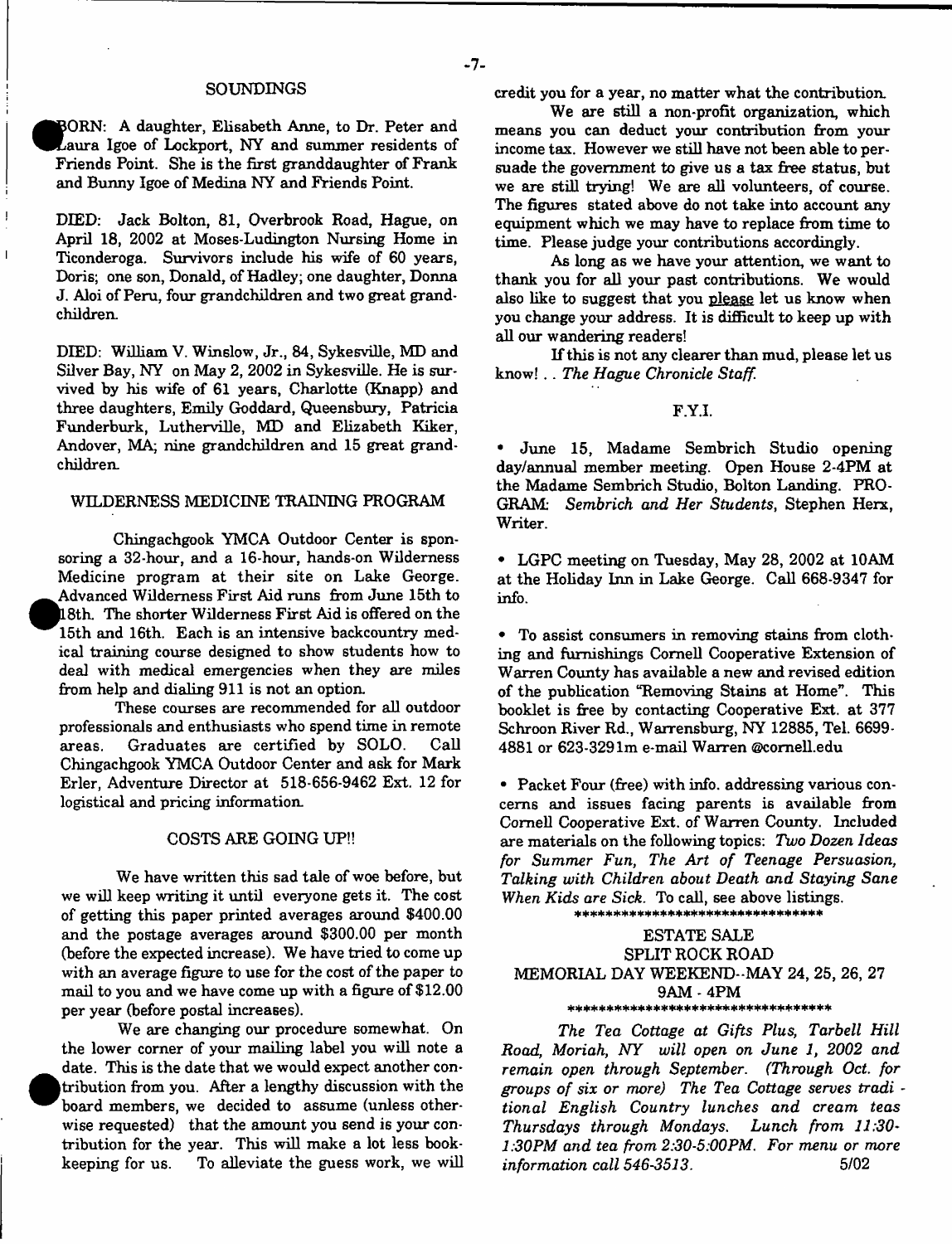### LETTERS TO THE EDITOR

In March Paul Belden helped me rescue my Golden Retriever, Merlin, from a remote pond off Mountain View Road. All winter we walked to the pond and never went out on the ice; this particular day the pond was thawing except for a thinner patch in the middle. Unfortunately, Merlin picked this day to chase the resident beaver out onto the ice. He fell into the deep middle of the pond. The water was freezing and I could not swim out to rescue him.

After 30 minutes I feared I would watch him die. I decided to run home and call 911. Usually there is no one around on a Tuesday morning. This day my guardian angel must have been watching, for as I ran out on the road, Paul happened to drive into his driveway.

Paul, a friend and I ran to the pond and surveyed the situation. Truthfully, we still felt the situation dire. Finally, we shoved a whole tree downed by the beaver out into the pond under the ice and up under Merlin. We bounced the tree up and down until the ice broke from underneath. Merlin grabbed the tree, climbed over a small patch of ice and swam to shore where we waited, relieved and joyful. Merlin suffered no after effects of his ordeal.

Dr. Mack, DVM, felt it ws a miracle that Merlin survived so long in such cold water.

We are so grateful for our wonderful, caring Hague neighbors, /s/ Deb Michela

From Frank Leonbruno, in regard to last month's article "Where's the Ice?", we have the following:

"The Lake did not completely freeze over six times during the past 94 years. The winters being 1918- 19,1990-91,1994-95,1997-98,2000-01, and 2001-02. In previous years when freeze overs occurred, the lake always had plenty of ice in most areas of the lake even though it did not completely freeze over. This year the Lake was open in many areas, except for the many bays around the Lake. Mother Nature apparently did not care to forecast or predict the exact date or near dates of Lake George's freeze or melt." He closes with the following wish: "May Mother Nature be kind and gentle and may the wind be always at your back during ice out on Lake George.

### HAGUE VOLUNTEER FIRE DEPARTMENT

On Monday, 4//29/02 and on Saturday, 5/4/02, classes were held at the fire station. This EVOC train ing was for proper handling and driving of emergency vehicles. Several other fire companies attended with a good turnout.

On Saturday, 5/25/02, there will be a ham dinner at the fire station from  $4:30.7:30$ pm. (See p1) On 5//26 there will be a coin drop in Hague, so please come out and join us.

In the near future an informational letter wil be published for the residents of Hague. This letter will enumerate our accomplishments for the year 22001 and what we hope to achieve in 2002.

The dining hall and meeting room are available for public use for a nominal fee, or voluntary contributions are accepted. Applications and information about the use of these rooms can be obtained at the Silver Bay General Store (543-6441) or by calling Charlie Chase (543-6614)

The HVFD responded to 5 calls in April expending 53 1/2 hours. Ambulance 740 made three runs in April, covering 92 miles, with 31 1/2 man hours used.

On Sunday, May 26 the HVFD will hold a coin drop in the center of town from 9.00 AM to 3PM Please be generous.

We thank the personnel who give so freely of their time and strength to go forth with equipment and training to help those of us who need their services.

### MEMORIAL DAY WEEKEND IN HAGUE

On Saturday, May 25th and Sunday, May 26th, 10AM - 4PM, the Hague Specialty Shops will be celebrating the start of a new season in Hague. Shops that are participating are Graphite Mountail Stoneworks, 9507 Graphie Mtn. Rd. (Rt. 8), Serdinsky Gifts & Taxidermy, 9819 Graphite Mtn. Rd. (in the hamlet), Carriage Barn Antiques, 9837 Graphite Mtn. Rd. (in the hamlet), Hague Creek Antiques, 9840A Graphite Mtn. Rd. (in the hamlet), Old Glory Antiques, 9100 Lakeshore Drive (Rt. 9N) (in the hamlet), and The Red Garage, 8910 Lakeshore Drive (Rt. 9N (south of the hamlet). Visit each of these shops this weekend for free refreshments and a chance to win fabulous door prizes.

Then proceed to the Hague Firehouse for a delicious ham dinner on Saturday (see p1)

The American Legion Post 1538 will be conducting a service at the May Memorial Cemetery on New Hague Road honoring our veterans at 20AM on Monday, May 27.

**A survey is being sent to all Hague residents asking for comments on future use of the old Town Hall. Please return your response in the stamped envelope promptly.**

*No man or woman of the humblest sort can really be strong***,** *gentle, pure and good without the world being better for it, without somebody being helped and comfort* *ed by the existence of that goodness.* **5/02**

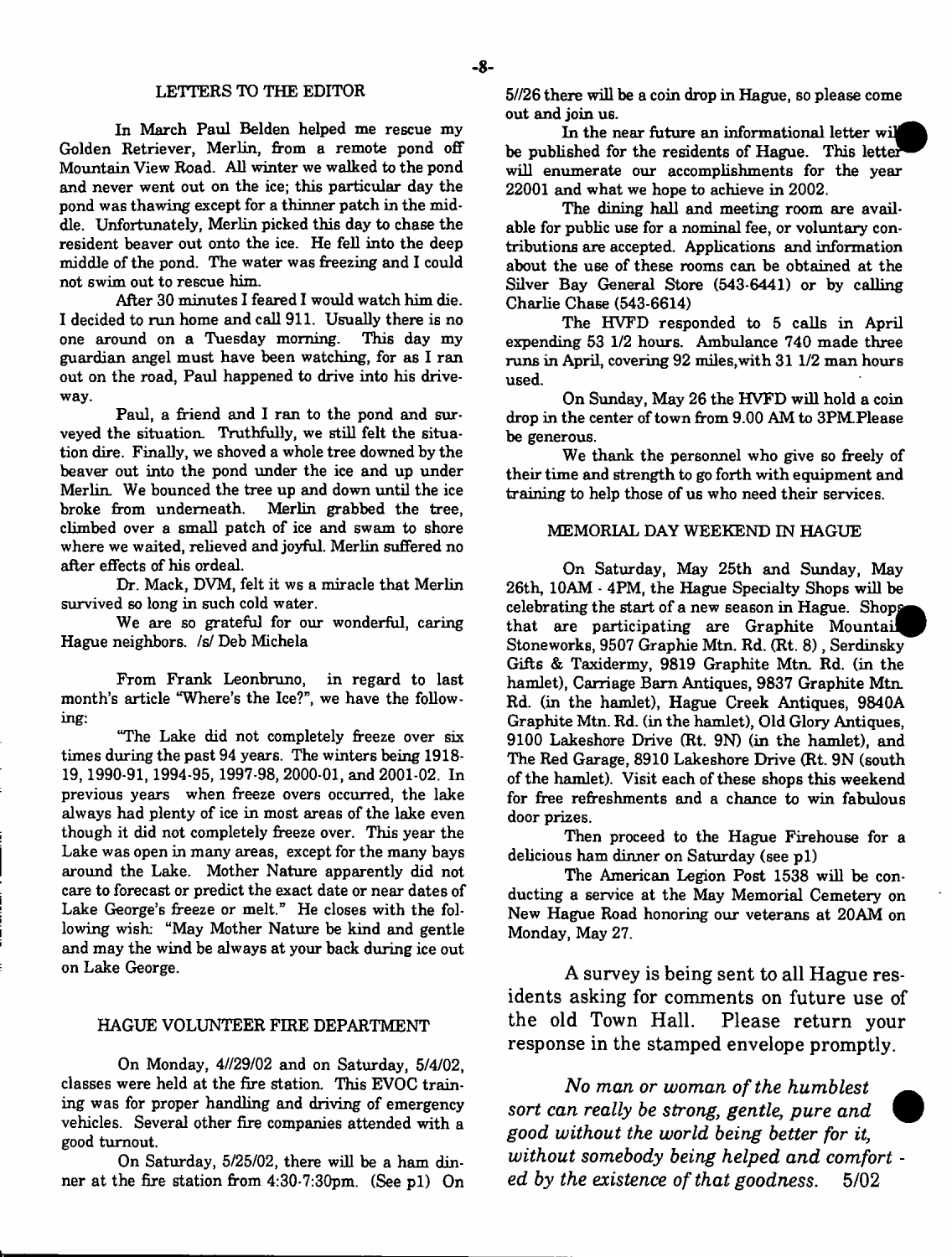#### SEWER (Cont. from page 1)

 $\mathbf{r}$ 

The wastewater treatment plant is being con-**(**structed on the old baseball field off Decker Hill Refraction basing the wastewater will be treated and filtered, then charged to groundwater through infiltration basins... structed on the old baseball field off Decker Hill Road. The wastewater will be treated and filtered, then dis-

The Wastewater Collection System uses a combination of conventional gravity sewers and low-pressure sewers.

A low-pressure sewer system consists of pressure mains with individual grinder pump stations serving each sewer customer. The grinder pump stations are self-contained units housed in plastic tanks. They include a built-in control system and a small alarm panel that will be mounted on a building or post close to the grinder pump. Each sewer customer connecting to the low-pressure sewer system will install the grinder pump stations provided under the construction contract. The Sewer District will maintain the grinder pumps after installation.

The low-pressure sewer system was selected for several reasons:

- 1. Sewers can follow the contours of the land, which allows for shallower installation with much less excavation or blasting.
- 2. The smaller pressure mains and easier installation result in a much lower construction cost.
- 3. Pressure sewer design is flexible and can be designed to minimize damage to landscaping, paving and structures.

Parts of the low-pressure sewer system will be installed by horizontal directional drilling, a new construction technique that allows us to install the mains by drilling them into place without digging a long trench. This method further reduces disruption and speeds installation.

The contractor plans to complete construction of the mains along Route 9N and Route 8 by early this summer. The wastewater treatment plant should be ready to accept wastewater flow by March 2003.

Please contact the Resident Engineer, Steve Guzler at the Community Center, 543-6161 if you have any questions regarding the sewer work.

#### BATS IN THE BELFRY?

Over 920 species of bats exist worldwide, accounting for nearly one-quarter of all known mammal species. Bats exist as the only mammal to exhibit true flight using wings adapted from

arm, hand, and finger appendages. The use of sonarlike echolocation to navigate and hunt for food during nighttime hours is characteristic to bats. Bats are one of the least studied and most misunderstood mammal species to humans, plants, and other wildlife.

The global importance of bats in pollination, seed dispersal, and insect control has been proven to be extremely significant. Unfortunately, human ignorance, fear, myth, habitat destruction, and bats, slow reproductive rates continue to contribute to the decline of many bat species worldwide. Forty percent of American bat species are either in severe decline or have already been listed as endangered. Because of bats' role in keeping crop pest insects in check, bat declines in agricultural regions can have negative economic effects for both farmers and consumers as a result of increased annual crop damage. Ecologically, the extirpation of bats from an area can increase the need for use of chemical pesticides, as well as leave plant communities that rely on bats for pollination and seed dispersal without reproductive capabilities, potentially threatening entire ecosystems.

Mosquito-carried diseases are another reason to welcome and assist bats to your area. Bat houses are available at the Soil and Conservation Department in Warrensburg. . . Our thanks to Lois Radke

### KIWANIS CLUB OF TICONDEROGA

The Kiwanis Club of Ticonderoga celebrated its 75th anniversary at a gala dinner on May 10, attended by more than 80 members, spouses, guests and dignitaries. Kiwanis of Ticonderoga is a service club that undertakes and finances a myriad of community projects, with a special interest in the welfare of children around the world. It is one of the older Kiwanis Clubs in the nation and the largest and most active in the Adirondacks Region.

Assemblywoman Betty Little made a presentation to President Heather Knott from the N.Y. State Legislature.

President Knott summarized the history and mission of Kiwanis. The local club began in the 1920s at the old Burleigh Hotel in Ticonderoga. It was chartered by the Glens Falls Club in 1927, less than a decade after the founding of the first club in Detroit. In 1972 the Kiwanis of Ti organized the Key Club at Ticonderoga Central School, recruiting Steve Boyce as faculty sponsor, who has served as the first, only and current faculty sponsor. Women were admitted to the club in the 1980s. The president stated that in her view the two most important projects undertaken by the club were the creation of the Percy Thompson Centennial Park and the addition of the Kissing Bridge, the playground and the pavilions to the park, and the establishment of the club's scholarship fund.

Featured speaker was Rev. Bruce Tamlyn, Director of Spiritual Life at the Silver Bay Assoc, and free-lance speaker, dispensing as such the motivational and the entertaining in particular.

Kiwanis, when not undertaking a gala evening celebration, meets for lunch weekly at noon on Thursdays, during the colder months at the Elks' Lodge and during the warmer months at the Ti Country Club. Visitors are welcome and new applications for membership are warmly received.